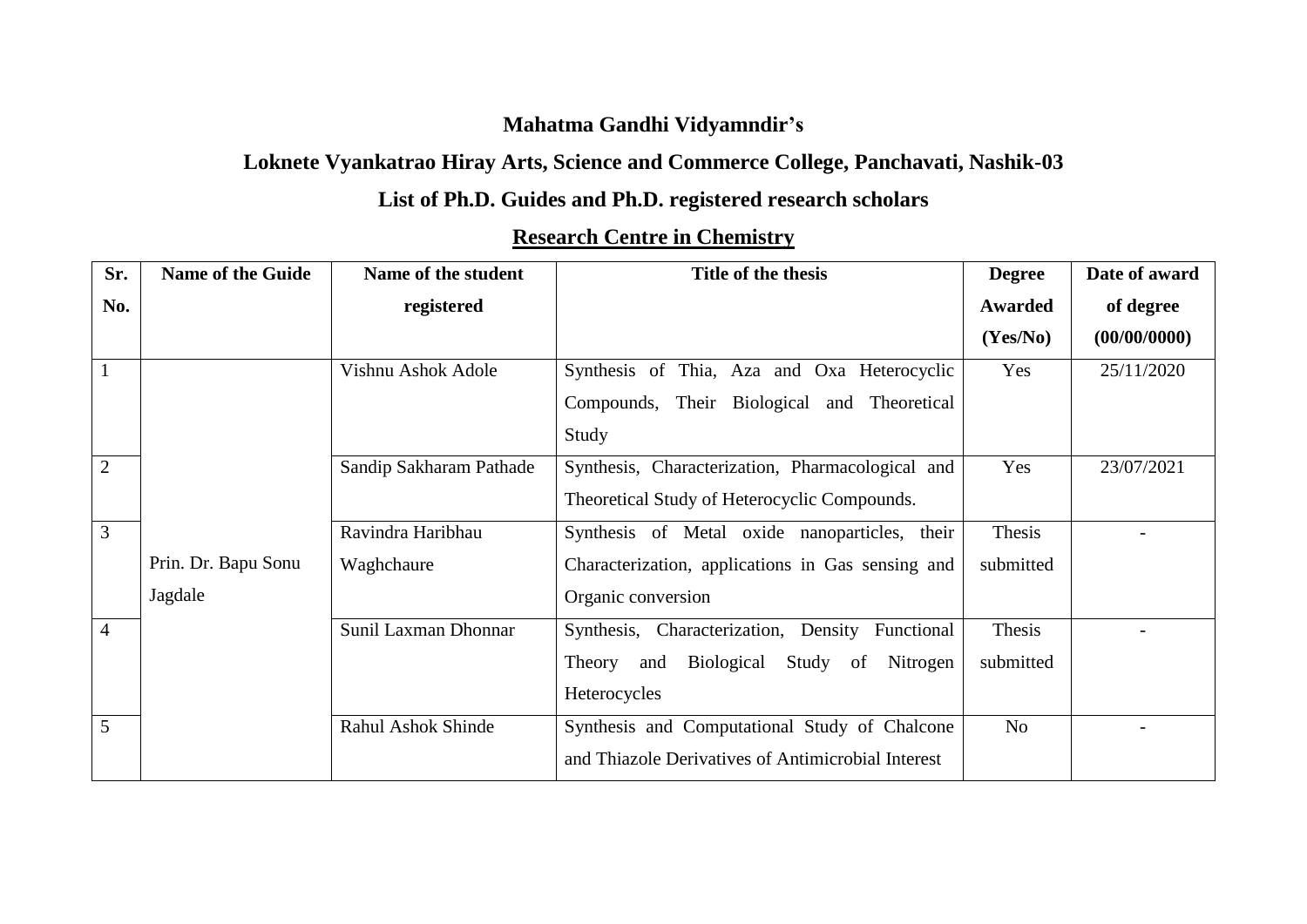| 6              |                                         | Nutan Vitthal Sadgir         | SynthesisCharacterization and DFT<br>study of<br>aza, oxa and thia cyclic compounds as antimicrobial<br>agents                                                                                                            | N <sub>o</sub> |            |
|----------------|-----------------------------------------|------------------------------|---------------------------------------------------------------------------------------------------------------------------------------------------------------------------------------------------------------------------|----------------|------------|
| $\overline{7}$ |                                         | Abhijit Rahul Bukane         | Synthesis, Biological Activity and Density Function<br>Theory Study of Aza Heterocyclic Compounds                                                                                                                         | N <sub>o</sub> |            |
| 8              |                                         | Bhagyashri Bhima<br>Waghmare | Synthesis, Characterization, Biological Activity and<br>Density Functional Theory Studies of Some Novel<br>Heterocyclic Compounds                                                                                         | N <sub>o</sub> |            |
| 10             |                                         | Kailaspati Kisanrao Jadhav   | Study of Spectral, Thermodynamic and Transport<br>Properties of Akyl and Aromatic Esters and Ethers<br>with 2- Pentanol at Different Temperatures.                                                                        | Yes            | 22/12/2021 |
| 11             | Prof. (Dr.) Kailas<br>Haribhau Kapadnis | Shital Punjaram Jadhav       | Synthesis And Characterization Of Ni(II), Cu(II)<br>and Zn(II) Complexes With Schiffbases Ligand<br>And Study Of Antimicrobial Activity                                                                                   | N <sub>o</sub> |            |
| 12             |                                         | Raghunath Kedu Sonawane      | Study of ultrasonic velocity, spectroscopic<br>properties (IR & NMR), viscosity and density of<br>sugars (dextrose, lactose, maltose & sucrose) in<br>aqueous solution of (NaF, NaI, KF & KI) at various<br>temperatures. | N <sub>o</sub> |            |
| 13             |                                         | Rohit Madhukar Nikam         | Preparation and characterization of SnO2 thick<br>solid films with different additives prepared by                                                                                                                        | N <sub>o</sub> |            |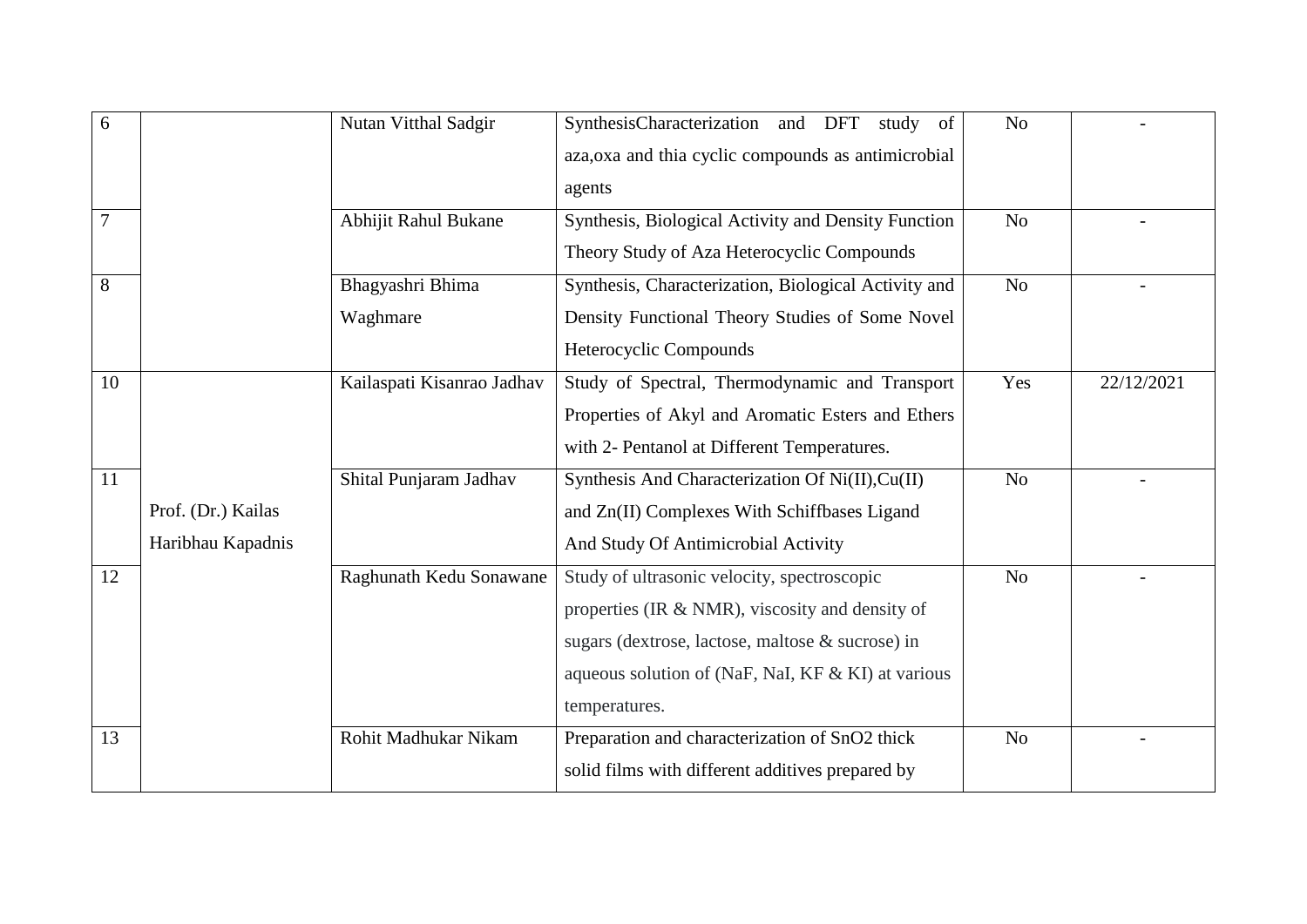|    |                 |                       | standard screen printing method                |                |  |
|----|-----------------|-----------------------|------------------------------------------------|----------------|--|
| 14 |                 | Keshav Baban Gangurde | Synthesis and antimicrobial activity of novel  | N <sub>o</sub> |  |
|    | Dattatray Sopan |                       | coumarin based five membered heterocycles      |                |  |
|    | Ghotekar        | Abhijit Anil Gaikwad  | Synthesis and Characterization of Chromenes,   | N <sub>o</sub> |  |
|    |                 |                       | Benzodiazepines, Pyrazolines and 2- Chloro     |                |  |
|    |                 |                       | Quinolines Heterocyclic Compounds and Study of |                |  |
|    |                 |                       | their Antimicrobial Activities                 |                |  |

# **Research Centre in Psychology**

| Sr.            | <b>Name of the Guide</b> | Name of the student | <b>Title of the thesis</b>                              | <b>Degree</b> | Date of award |
|----------------|--------------------------|---------------------|---------------------------------------------------------|---------------|---------------|
| No.            |                          | registered          |                                                         | Awarded       | of degree     |
|                |                          |                     |                                                         | (Yes/No)      | (00/00/0000)  |
| $\mathbf{1}$   | Prof. Dr. Mrunal A       | Yogita Kunte        | Resilient behaviour of cancer patients and its          | Yes           | 25/8/2015     |
|                | Bhardwaj                 | (Centre Dept. Of    | with<br>emotional<br>relation<br>personality<br>traits, |               |               |
|                |                          | Psychology, SPPU)   | intelligence and coping resources                       |               |               |
| $\overline{2}$ | Prof. Dr. Mrunal A       | Vilas Kambale       | intelligence<br>emotional<br>Personality,<br>and        | Yes           | 25/04/2017    |
|                | Bhardwaj                 | (North Maharashtra) | occupational stress among medical practitioners         |               |               |
|                |                          | University)         |                                                         |               |               |
| 3              | Prof. Dr. Mrunal A       | Pawar Dnyaneshwar   | Personality traits, locus of control, achievement       | Yes           | 26/3/2018     |
|                | Bhardwaj                 | (Centre Dept. Of    | intelligence<br>motivation<br>emotional<br>and<br>among |               |               |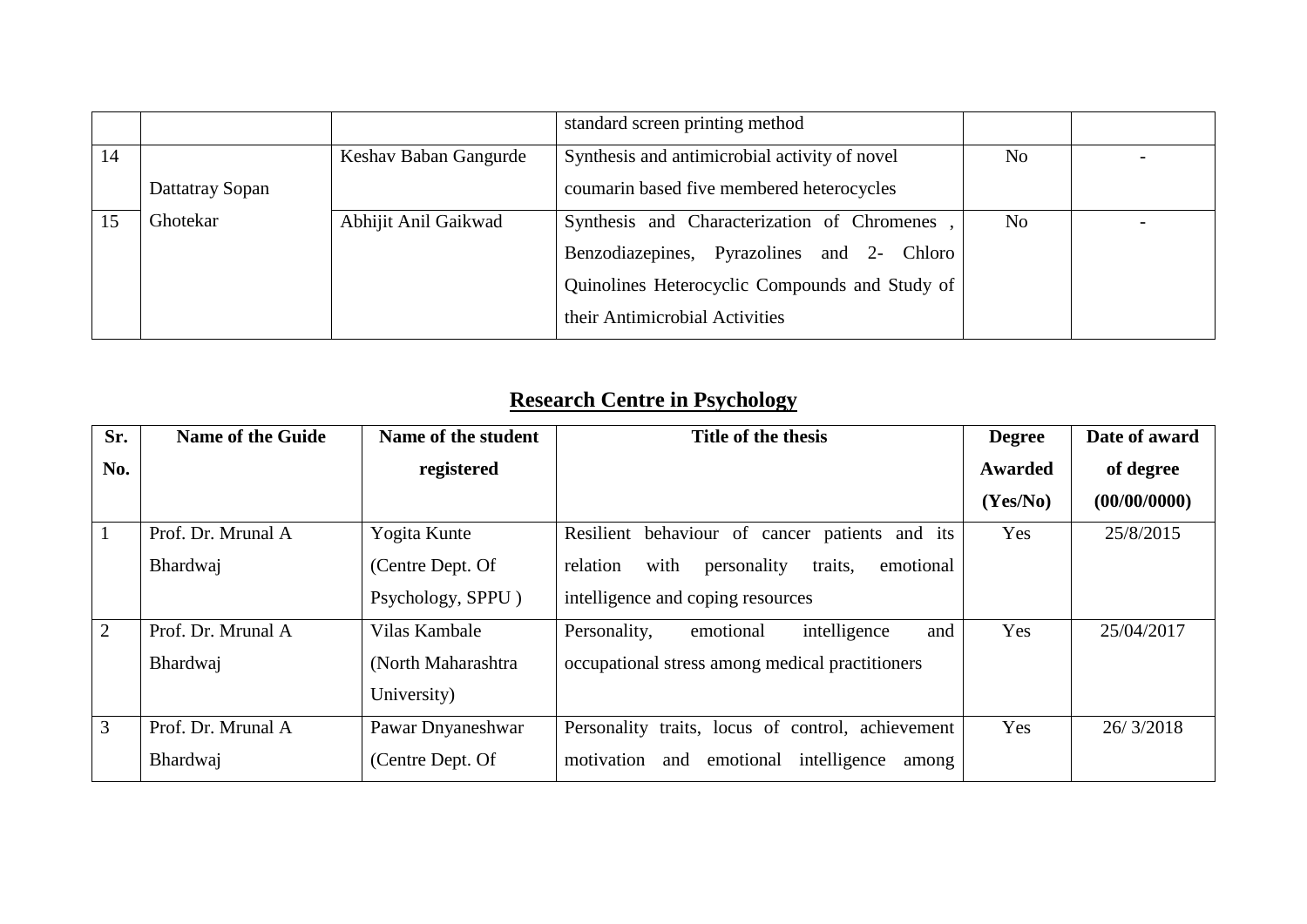|                |                    | Psychology, SPPU)        | women entrepreneurs.                                 |           |            |
|----------------|--------------------|--------------------------|------------------------------------------------------|-----------|------------|
| $\overline{4}$ | Prof. Dr. Mrunal A | Bachhav Vijay            | Study of personality, emotional intelligence and     | Yes       | 31/3/2018  |
|                | Bhardwaj           | (North Maharashtra)      | occupational stress among personnel belonging to     |           |            |
|                |                    | University)              | infantry & artillery units of Indian army.           |           |            |
| 5              | Prof. Dr. Mrunal A | Sode Jaimala Ashok       | Internet Use & Addiction among college students      | Yes       | 09/08/2021 |
|                | Bhardwaj           | (Centre-L.V.H.           | and its relation with personality traits, loneliness |           |            |
|                |                    | College affiliated to    | and psychological wellbeing.                         |           |            |
|                |                    | SPPU)                    |                                                      |           |            |
| 6              | Prof. Dr. Mrunal A | Raravikar Shraddha       | Intentional enrichment of subjective well-being,     | Yes       | 16/02/2022 |
|                | Bhardwaj           | (Centre Dept. Of         | self-esteem, helping<br>attitude, optimism and       |           |            |
|                |                    | Psychology, SPPU)        | gratitude among college teachers.                    |           |            |
| $\overline{7}$ | Prof. Dr. Mrunal A | <b>Sonawane Prashant</b> | Efficacy of Homeopathic treatment in management      | Thesis    |            |
|                | Bhardwaj           | (Centre-L.V.H.           | of learning disorders in achieving psychological     | Submitted |            |
|                |                    | College affiliated to    | wellbeing, learning ability and lessening co-        |           |            |
|                |                    | SPPU)                    | morbidities.                                         |           |            |
| 8              | Prof. Dr. Mrunal A | Joshi Tanmay             | Effectiveness Of Rational Emotive Education On       | No        |            |
|                | Bhardwaj           | (Centre-L.V.H.           | High School Children With Reference To Their         |           |            |
|                |                    | College affiliated to    | Personality Traits, Self Concept & Mental Health     |           |            |
|                |                    | SPPU)                    |                                                      |           |            |
| 9              | Prof. Dr. Mrunal A | Shinde Poorva            | Outcome Based Evaluation Of Drum Circle On           | No        |            |
|                | Bhardwaj           | (Centre-L.V.H.           | Social Skills And Attention Of Pre-Teen With         |           |            |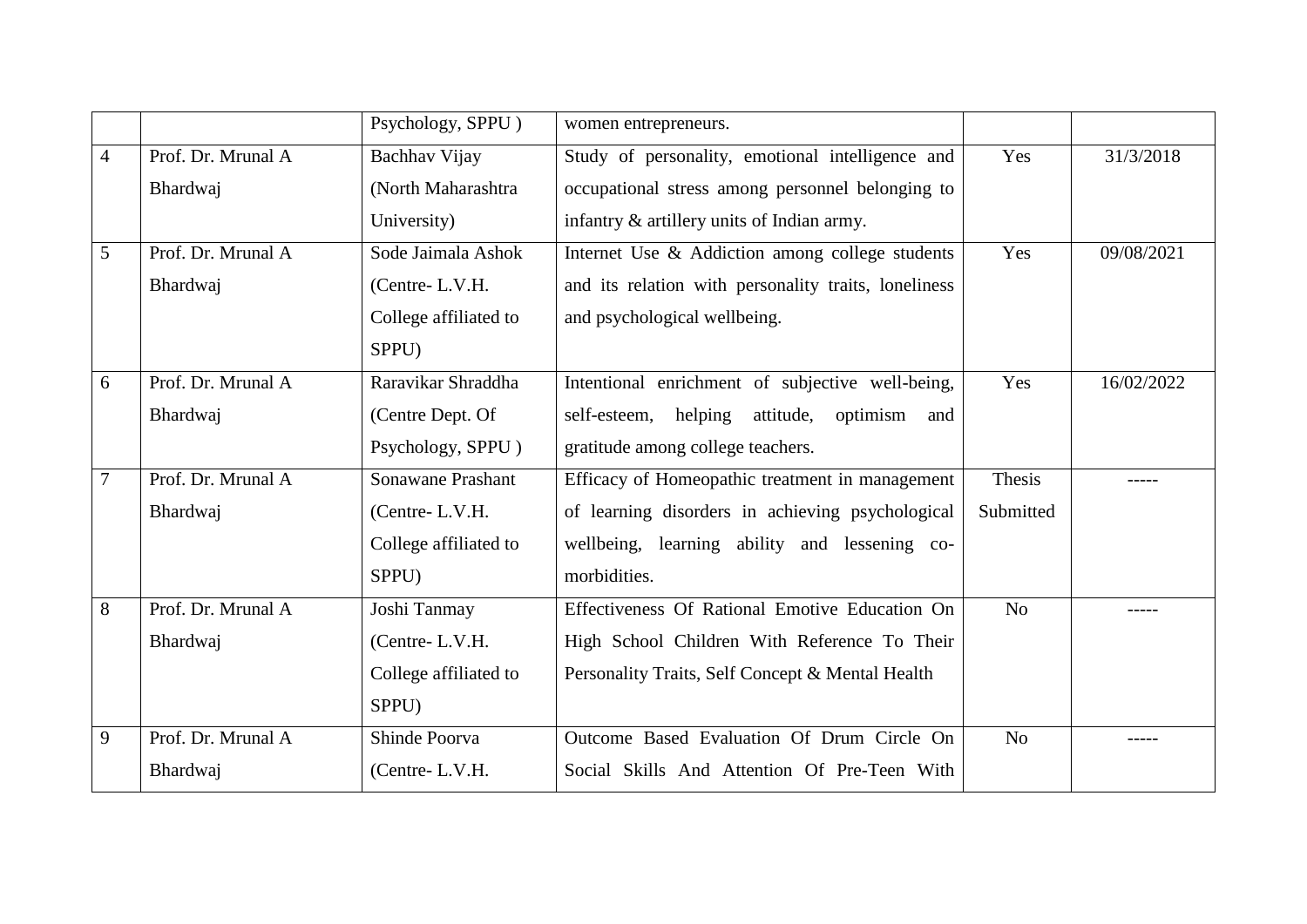|    |                                | College affiliated to<br>SPPU)                                          | <b>ADHD</b>                                                                                                                            |                |            |
|----|--------------------------------|-------------------------------------------------------------------------|----------------------------------------------------------------------------------------------------------------------------------------|----------------|------------|
| 10 | Prof. Dr. Mrunal A<br>Bhardwaj | <b>Uniyal Ruby</b><br>(Centre-L.V.H.<br>College affiliated to<br>SPPU)  | Personality, Stress, Quality Of Life And Emotional<br>Intelligence Among Dialysis And Non-Dialysis<br><b>Renal Disease Patients</b>    | No             |            |
| 11 | Dr. V. R. Shinde               | Sanjay Nawale<br>(Centre-L.V.H.<br>College affiliated to<br>SPPU)       | Personality, Subjective Wellbeing, Interpersonal<br>Relationship and Performance among Public and<br><b>Private Sectors Executives</b> | Yes            | 2020       |
| 12 | Dr. V. R. Shinde               | <b>Satish Khare</b><br>(Centre-L.V.H.<br>College affiliated to<br>SPPU) | Character Strengths, Subjective Well-Being And<br><b>Stress Among Maharashtra Government Servants</b>                                  | Yes            | 28/05/2021 |
| 13 | Dr. V. R. Shinde               | Swati Pawar<br>(Centre-L.V.H.<br>College affiliated to<br>SPPU)         | Positive affect, character strengths and happiness<br>among adolescents and adult.                                                     | Yes            | 27/05/2021 |
| 14 | Prin. Dr. P.V. Rasal           | Vikram Rasal<br>(Centre-L.V.H.<br>College affiliated to                 | A Study of Self Efficacy, Self Confidence and<br><b>Emotional Maturity among College Students</b>                                      | N <sub>o</sub> |            |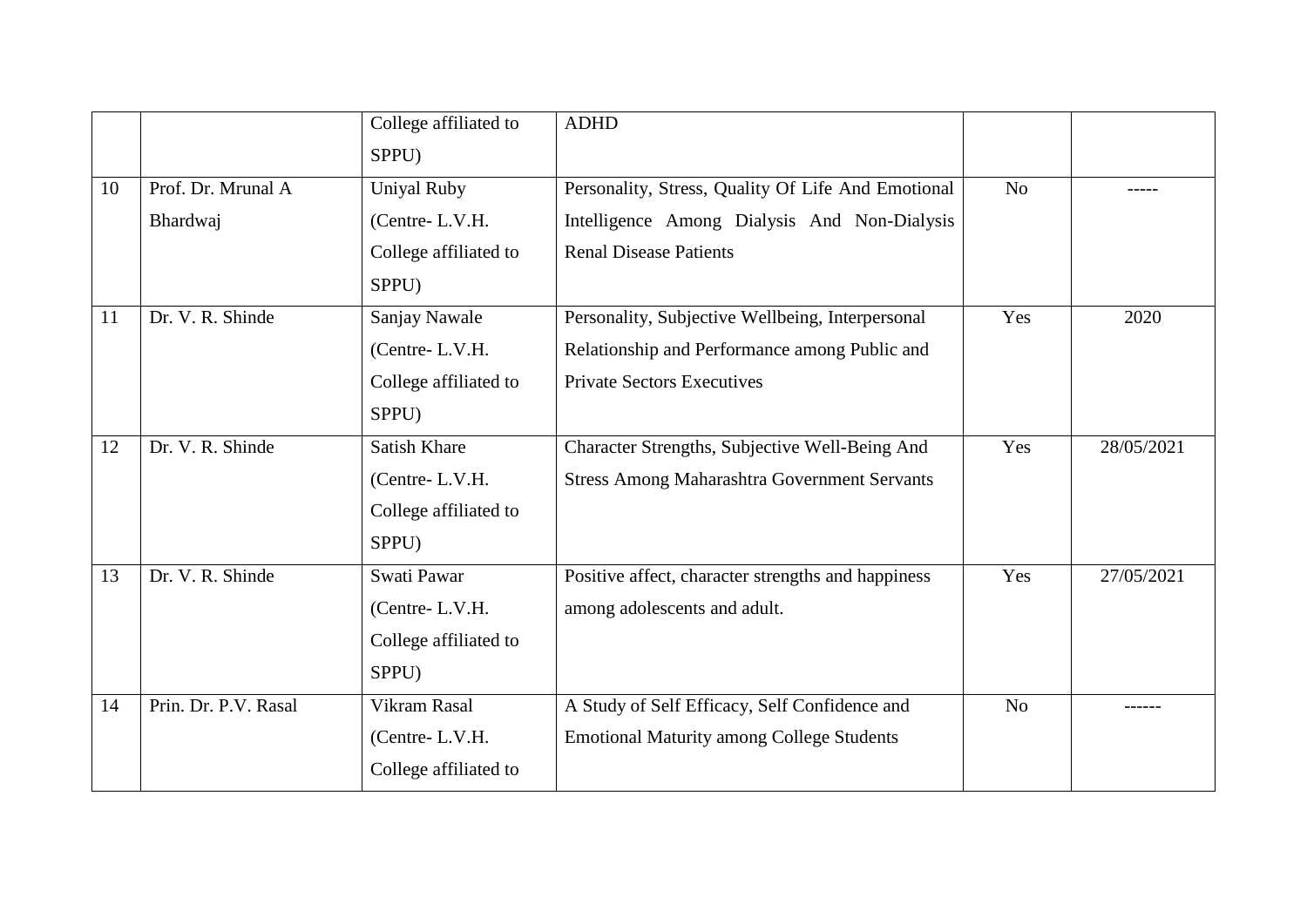| SPPU) |  |
|-------|--|
|-------|--|

# **Research Centre in Electronic Science**

| Sr.            | <b>Name of the Guide</b> | Name of the student       | <b>Title of the Thesis</b>                                         | <b>Degree</b> | Date of       |
|----------------|--------------------------|---------------------------|--------------------------------------------------------------------|---------------|---------------|
| N <sub>0</sub> |                          | registered                |                                                                    | awarded       | award of      |
|                |                          |                           |                                                                    | (Yes/No)      | <b>Degree</b> |
| $\boxed{1}$    |                          |                           | characterization<br>of<br>Development<br>and<br>Automatic          | No            |               |
|                | Prof. Dr. Shinde U. P.   | Patil Seema Ramkrishna    | Intermittent type variable rate spraying system for row            |               |               |
|                |                          |                           | crops                                                              |               |               |
| $\overline{2}$ |                          |                           | Studies on Structural, Electrical and Optical properties of        | No            |               |
|                | Prof. Dr. Shinde U. P.   | Nikam Ajay Ashok          | pure and Zn doped CdTe and CdS thin films using                    |               |               |
|                |                          |                           | vacuum evaporation technique                                       |               |               |
| $\overline{3}$ |                          |                           | Study of electrical, Optical, Gas sensing and Structural           | No            |               |
|                | Prof. Dr. Shinde U. P.   | Murtdak Prashant Sopanrao | Properties of mixed binary oxides of $Co3O4$ -SnO <sub>2</sub> and |               |               |
|                |                          |                           | $Co3O4$ -ZnO thick films                                           |               |               |
| $\overline{4}$ |                          | Dandgavhal Harshal        | Modeling the Interaction of Microwave Backscattering               | No            |               |
|                | Prof. Dr. Shinde U. P.   |                           | Mechanism in Earth's Surface using Synthetic Aperture              |               |               |
|                | Narayan                  |                           | radar Datasets                                                     |               |               |
| $\overline{5}$ | Prin. Dr. Patil Arun     | Patil Anil Bhimrao        | Printed<br>Development of Graphene<br>Screen<br>based              | No            |               |
|                | Vitthal                  |                           | <b>Electrodes for Biomedical Applications</b>                      |               |               |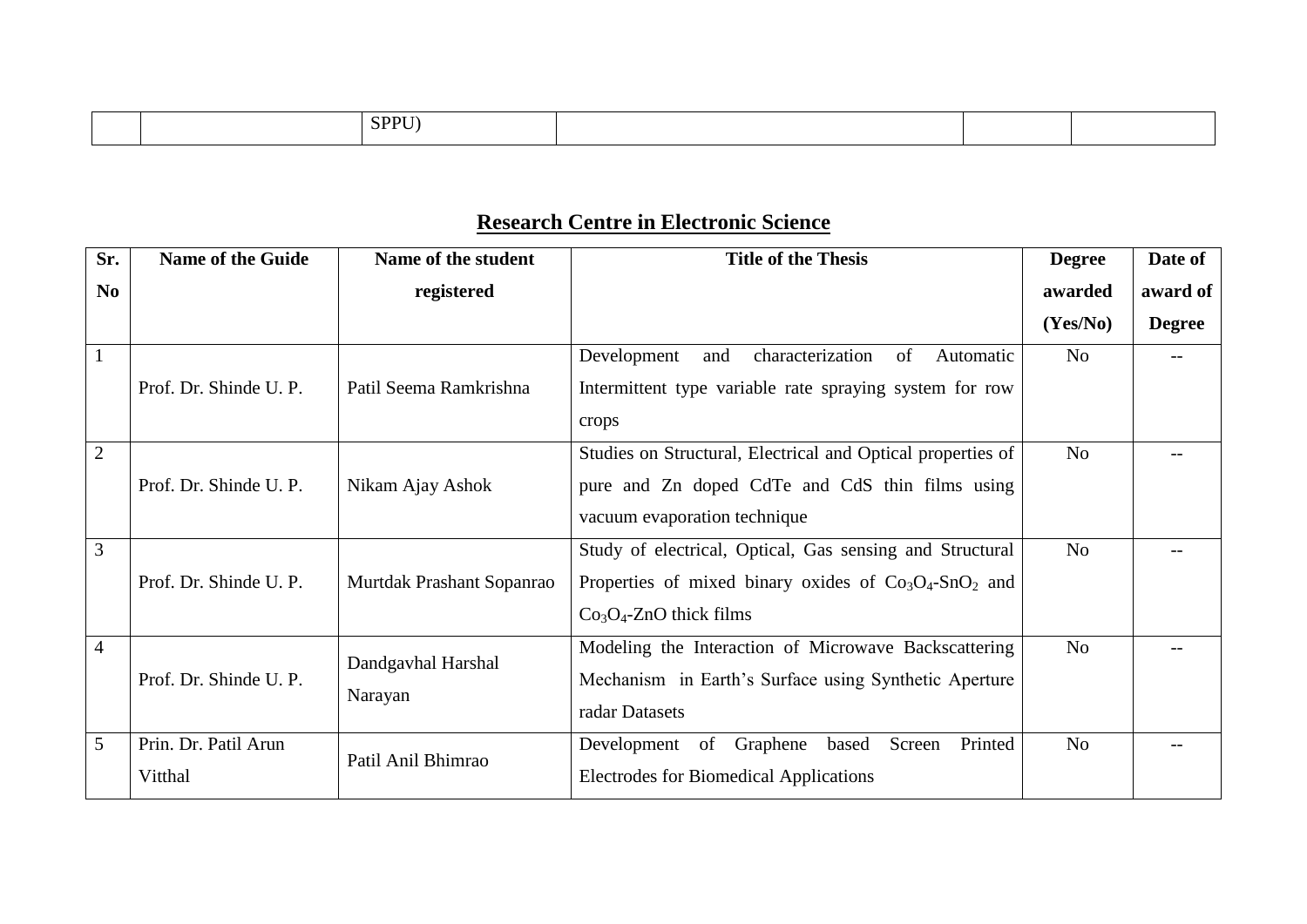|                | (Associate Guide)                                                 |                              |                                                                                                                                                            |                |  |
|----------------|-------------------------------------------------------------------|------------------------------|------------------------------------------------------------------------------------------------------------------------------------------------------------|----------------|--|
| 6              | Prin. Dr. Patil Arun<br>Vitthal<br>(Associate Guide)              | Wagh Sonali Laxman           | Study of Metal Oxide Semiconductor sensors using Lab<br>VIEW analysis                                                                                      | N <sub>o</sub> |  |
| $\overline{7}$ | Prin. Dr. Patil Arun<br>Vitthal<br>(Associate Guide)              | Pardeshi Onkar Madansing     | Fabrication of Metal Oxide semiconductor FETs and<br>study their Pollutant and Toxic Gas Sensing Applications                                              | N <sub>o</sub> |  |
| 8              | Prin. Dr. Dighavkar<br>Chandrakant Govindrao<br>(Associate Guide) | <b>Bhamare Yogesh Ramesh</b> | To study Milk Adulteration pattern in the Maharashtra<br>and to develop electronic system for Qualitative and<br>Quantitative analysis of milk parameters  | N <sub>o</sub> |  |
| 9              | Prin. Dr. Dighavkar<br>Chandrakant Govindrao<br>(Associate Guide) | Chaudhari Archana Anant      | Synthesis and Characterization of Nano crystalline ZnO<br>and its applications in Bio- medical sensors with<br>qualitative analysis                        | No             |  |
| 10             | Prin. Dr. Dighavkar<br>Chandrakant Govindrao<br>(Associate Guide) | Dhumal Supriya Dhananjay     | Influence of structural parameters of Nano- Material on<br>sensing properties of Humidity Sensor                                                           | No             |  |
| 11             | Prin. Dr. Dighavkar<br>Chandrakant Govindrao<br>(Associate Guide) | Kadlag Bhagawan Navnath      | Development of Content Based Image Retrieval Tool for<br>detection of various disease in Grape and Pomegranate<br>plant using Image Processing with MATLAB | N <sub>o</sub> |  |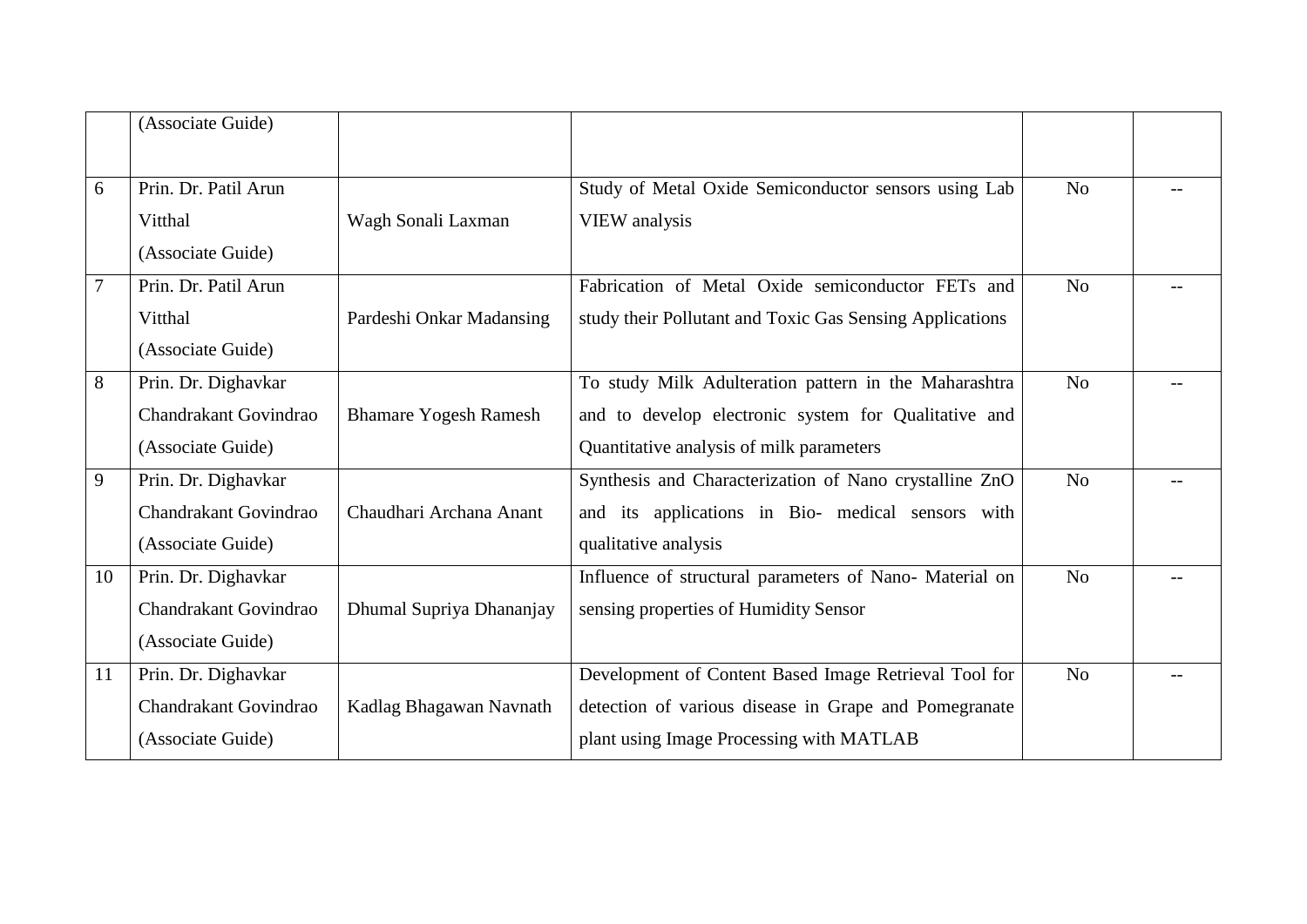| Prin. Dr. Dighavkar   |                          | Synthesis of Perovskite materials and study Opto-                                     | N <sub>o</sub> |  |
|-----------------------|--------------------------|---------------------------------------------------------------------------------------|----------------|--|
| Chandrakant Govindrao | Shaikh Ejaz Nazir        | electronics properties of its use in photovoltaic                                     |                |  |
| (Associate Guide)     |                          | technology                                                                            |                |  |
| Prin. Dr. Dighavkar   |                          | Synthesis and Study of Nano structured Yttrium based                                  | N <sub>o</sub> |  |
| Chandrakant Govindrao | Bandgar Sachin Sarjerao  | Perovskite Oxides (YBO <sub>3</sub> ) by Hydrothermal Technique                       |                |  |
| (Associate Guide)     |                          | for Green House Gas Sensing Application                                               |                |  |
| Prof. Dr. Wagh Vasant |                          | IoT (Internet of the things) based Home Automation                                    | N <sub>o</sub> |  |
| Govind                |                          |                                                                                       |                |  |
| (Associate Guide)     |                          |                                                                                       |                |  |
| Prof. Dr. Wagh Vasant |                          | Study of Nb <sub>2</sub> O <sub>5</sub> as Metal Oxide Gas Sensor                     | N <sub>o</sub> |  |
| Govind                | Pardeshi Bhushan Subhash |                                                                                       |                |  |
| (Associate Guide)     |                          |                                                                                       |                |  |
| Prof. Dr. Deshpande   |                          | Role of functionalised g- Zno and g- GaN nanosheets in                                | N <sub>o</sub> |  |
| Mrinalini Dilip       | Wakhare Sandhya Yogesh   | Optoelectronics devices: A first Principles study                                     |                |  |
| (Associate Guide)     |                          |                                                                                       |                |  |
| Prin. Dr. Kale V. S   |                          | Development of Wireless Sensor Network system to                                      | No             |  |
| (Associate Guide)     |                          | monitor grapes parameters of cold storage with IoT and                                |                |  |
|                       |                          | study of quality of grapes using dielectric parameter                                 |                |  |
| Prin. Dr. Kale V. S.  |                          | Air Pollution and Green House Gases detection system                                  | No             |  |
| (Associate Guide)     |                          | using Wireless Sensor Network and IoT                                                 |                |  |
| Prin. Dr. Kale V. S.  | Haral Satish Subhash     | Development of Polyaniline-<br>Metal<br>Oxide<br>based                                | N <sub>o</sub> |  |
|                       |                          | Johare Kirankumar<br>Premchand<br>Wankhede Somnath<br>Amrutrao<br>Hase Monali Shivaji |                |  |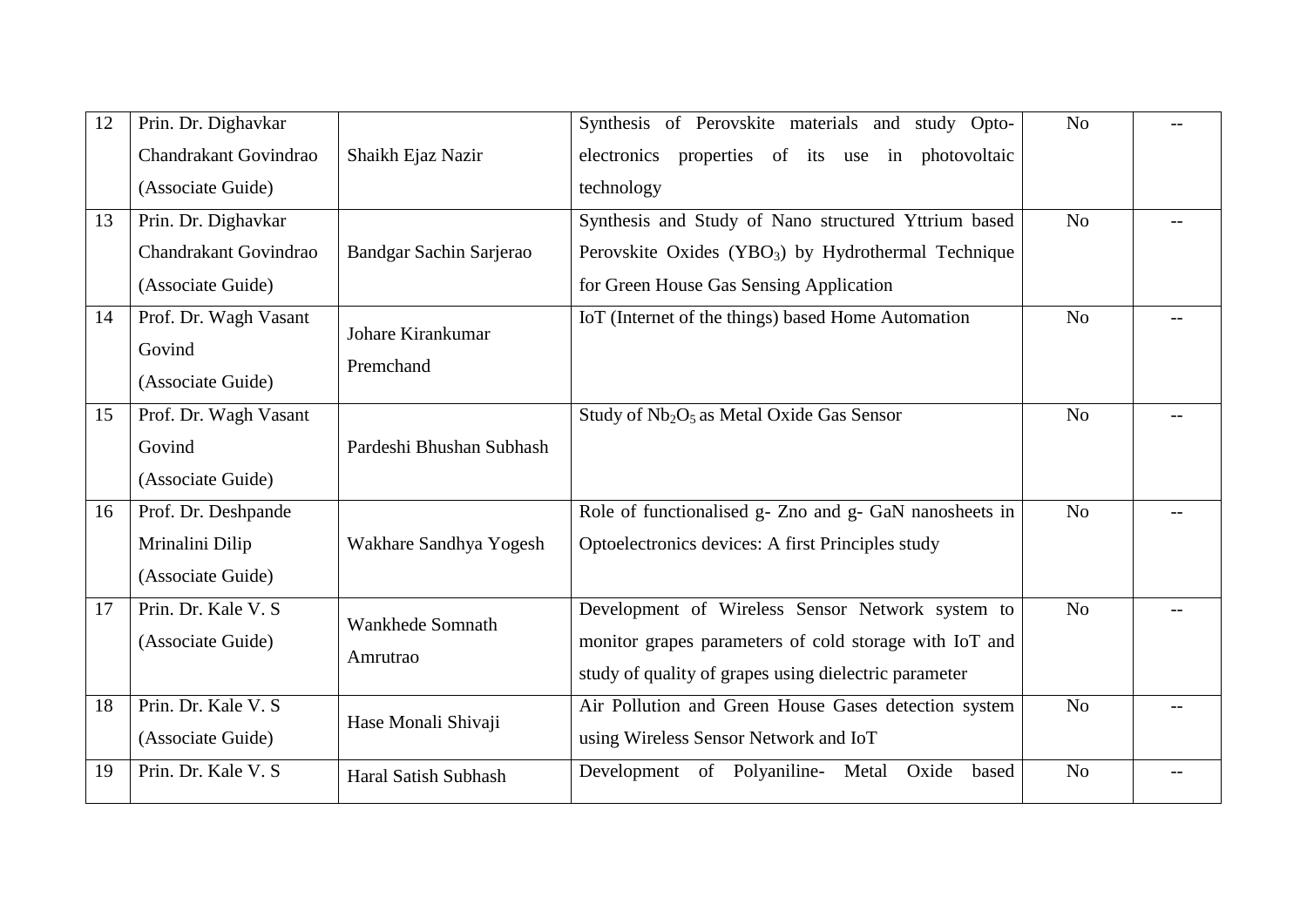|    | (Associate Guide)                                    |                               | Heterojunction for Optoelectronics Applications                                                             |    |  |
|----|------------------------------------------------------|-------------------------------|-------------------------------------------------------------------------------------------------------------|----|--|
| 20 | Prin. Dr. Kale V. S.<br>(Associate Guide)            | Patil Dnyandev Bhausaheb      | Development of e- CALLISTO Solar Radiations System<br>for 45 MHz to 2 GHz Frequency and its Data Analysis   | No |  |
| 21 | Dr. Shaikh Arif<br>Vilayathusen<br>(Associate Guide) | Sajid Naeem Ehsanur<br>Raheem | deposition of Cobalt based<br>Electrochemical<br>metal<br>hydroxide and their application in Supercapacitor | No |  |
| 22 | Dr. Shaikh Arif<br>Vilayathusen<br>(Associate Guide) | Sayyed Saima Gous             | Electrochemical Deposition of Transition Metal Oxides<br>and their application in Supercapacitor            | No |  |
| 23 | Dr. Shaikh Arif<br>Vilayathusen<br>(Associate Guide) | Kakre Mukund Tatyarao         | Performance and Evaluation of Solar Photovoltaic Power<br>System located in different geographical location | No |  |

# **Research Centre in Zoology**

| Sr. No. | Name of the | Name of the student | Title of the thesis | <b>Degree</b> | Date of      |
|---------|-------------|---------------------|---------------------|---------------|--------------|
|         | Guide       | registered          |                     | Awarded       | award of     |
|         |             |                     |                     | (Yes/No)      | degree       |
|         |             |                     |                     |               | (00/00/0000) |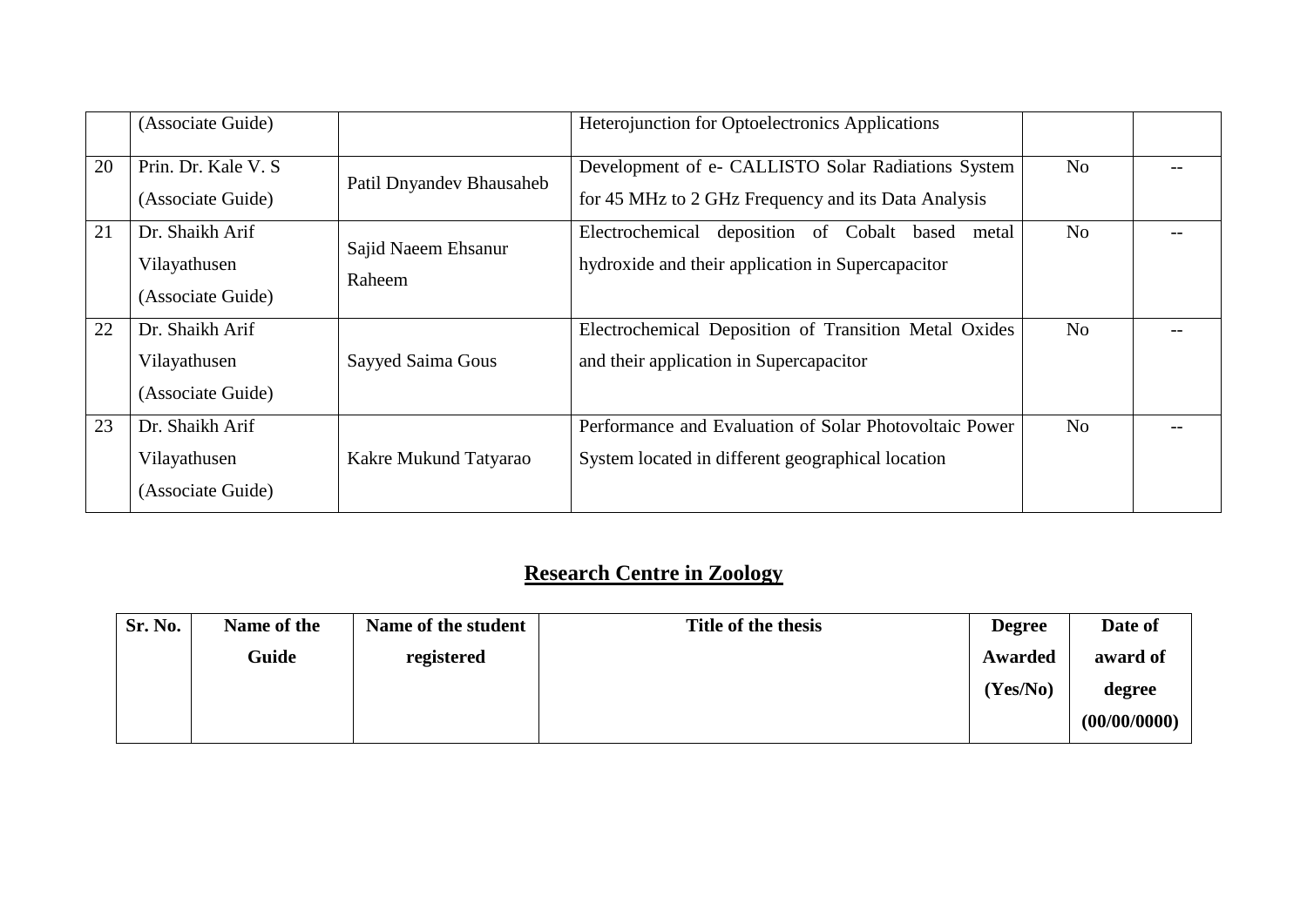| 01 | Dr. Sunil D. Patil | Mr. Akash           | Studies of fresh water fish Dawkinsia filamentosus      | N <sub>o</sub> | <b>NA</b> |
|----|--------------------|---------------------|---------------------------------------------------------|----------------|-----------|
|    |                    | Ramkrishna          | with reference to reproduction and growth from          |                |           |
|    |                    | Chaudhari           | Danman Ganga river at Dadra Nagar Haveli U.T.,          |                |           |
|    |                    |                     | India                                                   |                |           |
| 02 | Dr. Sunil D. Patil | Mr.                 | <b>Studies on Some Cestode Parasites of Edible</b>      | N <sub>o</sub> | <b>NA</b> |
|    |                    | ZIYAURRAHMAN        | Vertebrates from Nashik District Maharashtra            |                |           |
|    |                    | <b>ZAKIR HUSAIN</b> |                                                         |                |           |
| 03 | Dr. Sunil D. Patil | Miss. Deepika       | Biochemical and Histopathological analysis in Musca     | N <sub>o</sub> | <b>NA</b> |
|    |                    | Vishwanath Jangam   | domestica (Diptera) treated with Datura seed extract    |                |           |
| 04 | Dr. Sunil D. Patil | Miss. Manjusha      | Evaluating the status of parasitic infections in Gallus | N <sub>o</sub> | <b>NA</b> |
|    |                    | Deepak Gharde       | Gallus domesticus(L.) From Nashik district (M. S.)      |                |           |
|    |                    |                     | India                                                   |                |           |
| 05 | Prof. Dr. Resham   | Miss. Jadhav Kirti  | Study of Toxicity, Morphology and Histopathological     | N <sub>o</sub> | <b>NA</b> |
|    | Bhalla             | Kashinath           | Alterations in the Digestive System of Achatina fulica  |                |           |
|    |                    |                     | (BOWDICH) from Nashik District (M. S).                  |                |           |

# **Commerce Research Centre**

| Sr. No. | <b>Name of the Guide</b> | Name of the student | Title of the thesis | <b>Degree</b> | Date of award of |
|---------|--------------------------|---------------------|---------------------|---------------|------------------|
|         |                          | registered          |                     | Awarded       | degree           |